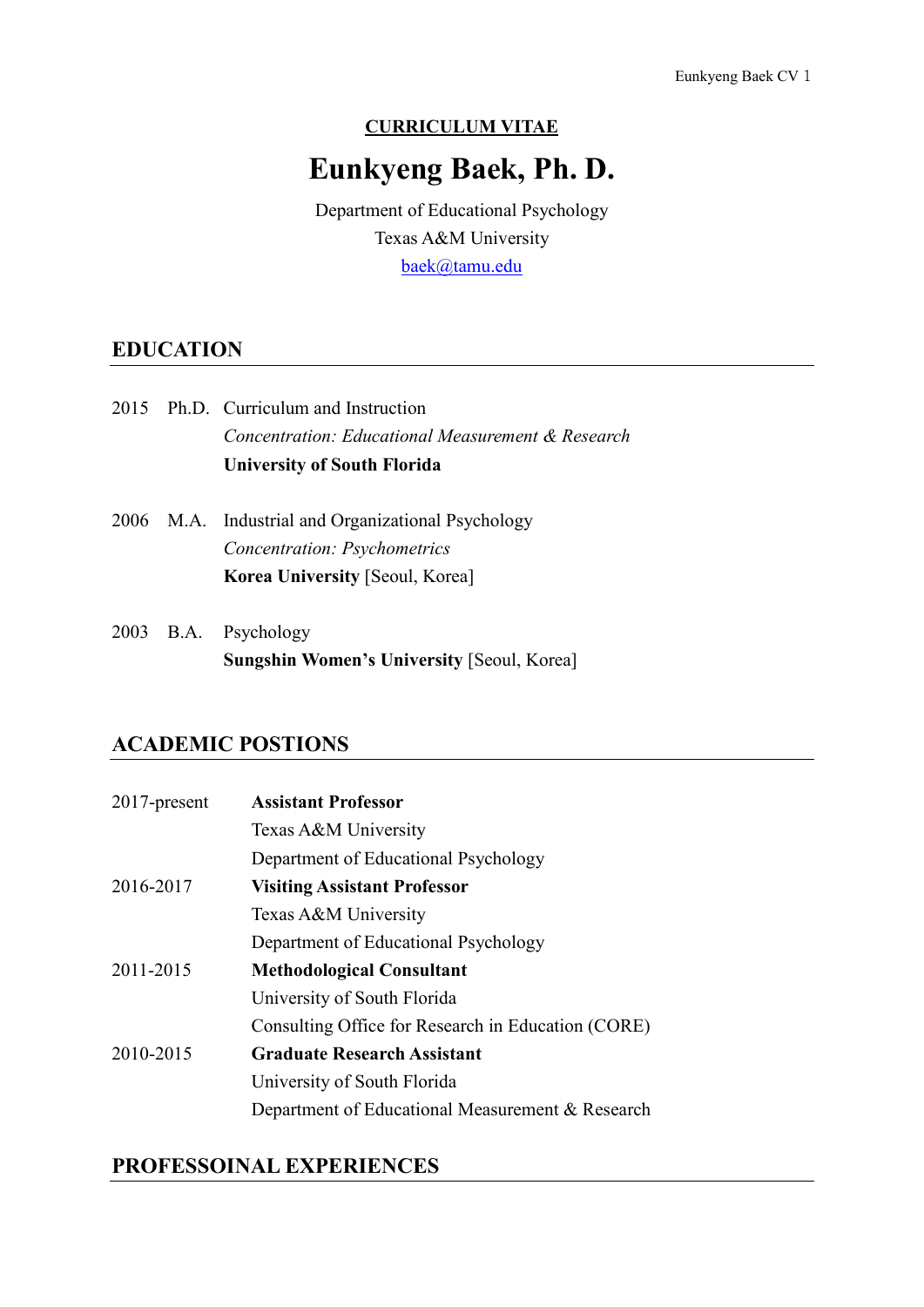| 2015-2016 | <b>Senior Coordinator for Student Learning Evaluation:</b>               |
|-----------|--------------------------------------------------------------------------|
|           | Developing predicted models for evaluation policy                        |
|           | School Board of Polk County                                              |
| 2006-2007 | <b>Senior Researcher:</b>                                                |
|           | Working as psychometrician to develop an aptitude test for army official |
|           | Korea Institute for Defense Analyses (KIDA)                              |
| 2006-2005 | <b>Graduate Research Assistant:</b>                                      |
|           | Working as a psychometrician to develop a pre-employment test            |
|           | Dusan Group                                                              |
| 2005-2004 | <b>Graduate Research Assistant:</b>                                      |
|           | Working as a psychometrician to develop achievement tests                |
|           | Korean Psychological Testing Institute                                   |
| 2004      | <b>Graduate Research Assistant:</b>                                      |
|           | Working as a psychometrician to develop a pre-employment test            |
|           | Korean Airlines                                                          |
|           |                                                                          |

# **RESEARCH INTEREST**

### **Single-Case data analysis**

- Statistical methods to synthesizing single-case data
- Methodological issues of single-case data analysis

### **Multilevel modeling/Longitudinal modeling**

- Consequences of misspecification of the model
- Consequences of using different estimation methods

### **Contemporary quantitative research methodologies**

- Structural equation modeling
- Bayesian estimation method

### **Large-scale longitudinal data analysis**

- Long term effect of educational policy
- Analyzing student academic achievement

### **GRANT ACTI VITIES**

### **Sumitted/ Under review**

1. Multilevel modeling for single-case studies with count and proportion data (2022-2023).

• *Source*: Institute of Education Sciences (IES), Statistical and Research Methodology in Education Core Grant.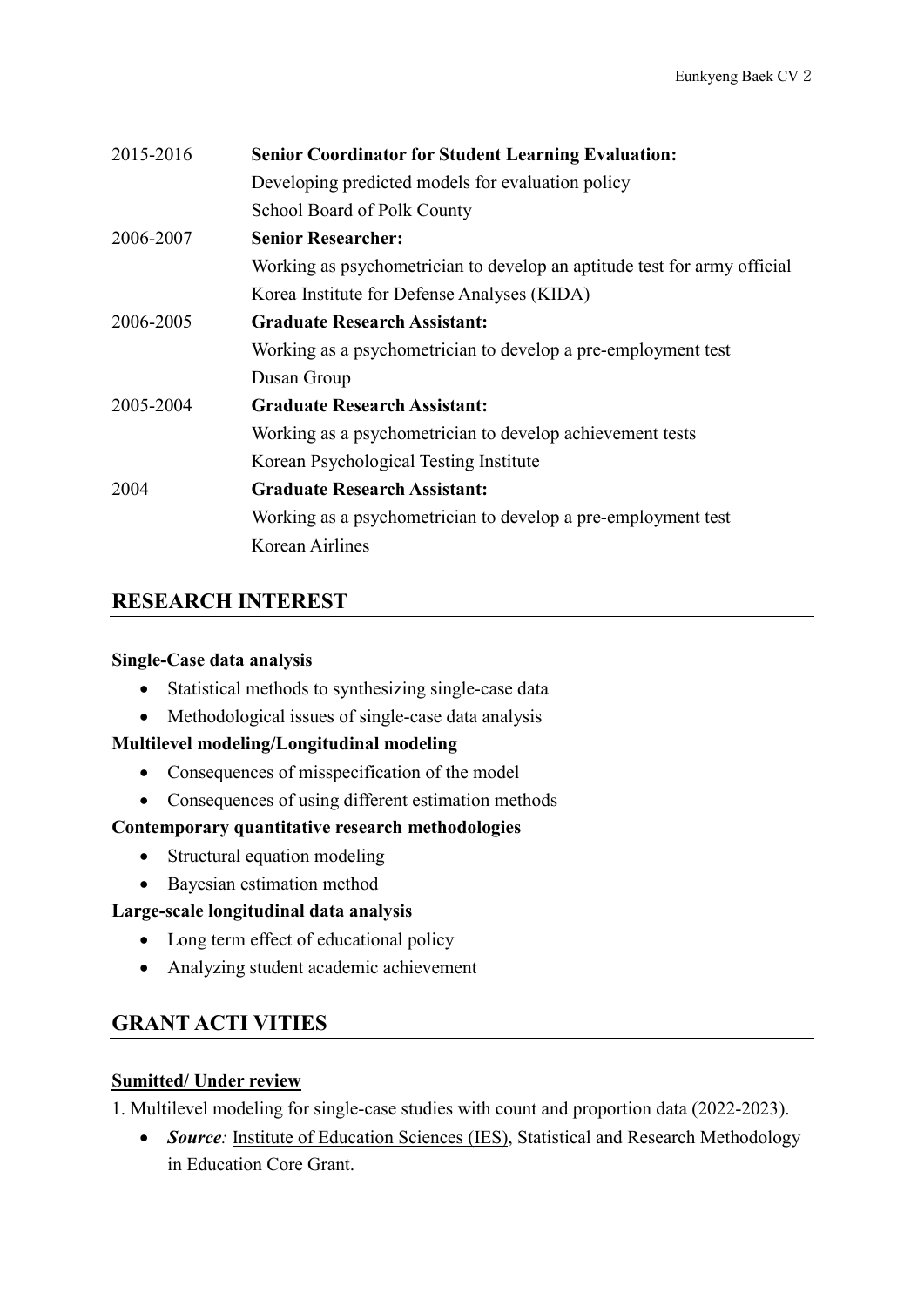- *Investigators:* Wen Luo (PI), **Eunkyeng Baek (Co-PI)**, & Jay Ganz (collaborator).
- *Amount:* \$300,000.
- *Roles and Responsibilities:* Co-PI, Co-author of proposal, conduct core analyses and studies, plan and monitor a project along with PI, and co-author on associated peerreviewed presentations, and publications.

### **Funded**

1. A Bridge Between Contemporary Meta-analysis and Applied Research: Explorations and Extensions of Bayesian Meta-analysis for Educational and Social Science Researchers (2021- 2022).

- *Source:* College of Education Human Development (CEHD) Catapult grant Early career, Texas A&M university.
- *Investigators:* Christopher Thompson (PI), **Eunkyeng Baek (Co-PI).**
- *Amount:* \$30,000.
- *Roles and Responsibilities:* Co-PI, Plan and lead workshops with PI, Train graduate students, Co-author of proposal, and co-author on associated peer-reviewed presentations, and publications.

2. The importance of play behavior on the development of self-regulation across cultural and socioeconomic contexts (2021-2022).

- *Source:* College of Education Human Development (CEHD) Catapult grant Next level, Texas A&M university
- *Investigators:* Steven Woltering (PI), **Eunkyeng Baek (Co-PI),** & Leann Smith (Co-PI).
- *Amount:* \$10,000.
- *Roles and Responsibilities:* Co-PI, Co-author of proposal, consult/conduct statistical analysis, and co-author on associated peer-reviewed presentations, and publications.

3. Innovative K-12 School Design For Active And Healthy Students (2019-2021).

- *Source:* Triads for Transformation (T3) Multidisciplinary Seed-Grant. Awarded by the Office of the Provost and Executive Vice President, Texas A&M University
- *Investigators:* Xuemei Zhu (PI), **Eunkyeng Baek (Co-PI)**, & Chanam Lee (Co-PI).
- *Amount:* \$30,000.
- *Roles and Responsibilities:* Co-PI, Plan and conduct statistical analysis and survey analysis, Co-author of proposal, and co-author on associated peer-reviewed presentations, and publications.

4. Understanding Online Learners: The Development of the Online-Learning Readiness Scale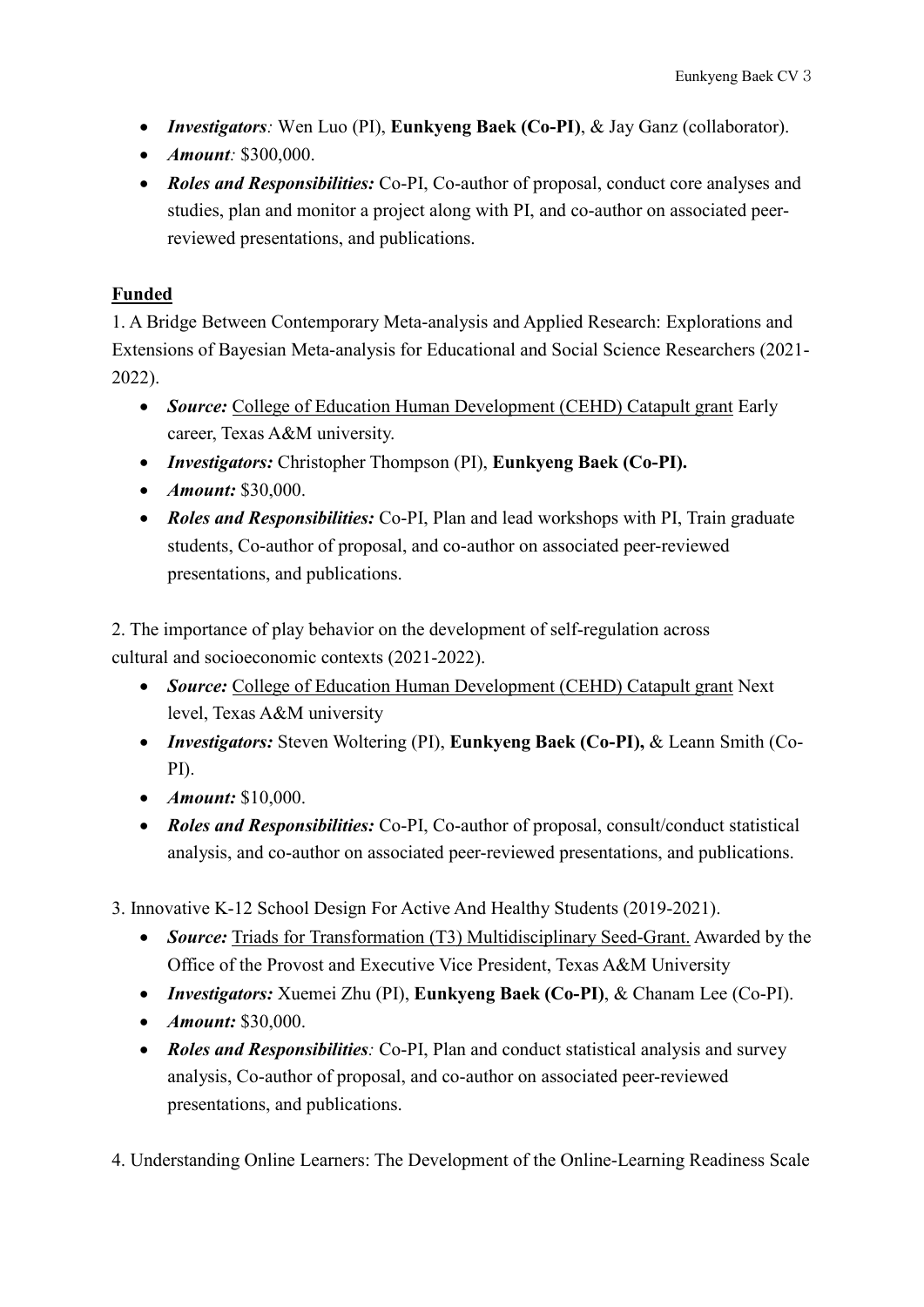(ORES) (2018-2019).

- *Source:* Triads for Transformation (T3) Multidisciplinary Seed-Grant. Awarded by the Office of the Provost and Executive Vice President, Texas A&M University
- *Investigators:* Oi-Man Kwok (PI), **Eunkyeng Baek (Co-PI)**, Noelle Wall Sweany (Co-PI), & Alex McIntosh (Co-PI).
- *Amount:* \$30,000.
- *Roles and Responsibilities:* Co-PI, Co-author of proposal, and co-author on associated peer-reviewed presentations, and publications.

# **PUBLICATIONS**

*Former/current students are identified with \*, impact factors (IF) were retrieved from Web of Science (WS), and citation counts were taken from Google Scholar (GS).*

### *Refereed Publications*

- **Baek, E.**, **\*** Lam, K., & Luo, W. (Accepted). Meta-analysis of single-case experimental design using multilevel modeling approach. *Behavior Modification. [WS 5yr IF: 4.092]*
- \*Li, H, Luo, W., **Baek, E.**, Thompson, C. & **\***Lam, K., (Accepted). Estimation and statistical inferences of variance components in the analysis of single-case experimental design using multilevel modeling. *Behavior Research Methods. [WS 5yr IF: 7.023]*
- Luo, W., \*Li, H., **Baek, E.**, \*Lam, K., \*Chen, S., & \*Semma, B. (2021). Reporting Practice in Multilevel Modeling: A Revisit After 10 Years. *Review of Educational Research.* Advance online publication. *[WS 5yr IF: 18.742]*
- **Baek, E.**, & Ferron, J. M. (2021). Bayesian analysis for multiple-baseline studies where the variance differs across cases in OpenBUGS. *Developmental Neurorehabilitation, 24(2), 130-143. [WS 5yr IF: 2.329]*
- **Baek, E.**, Luo, W. & **\***Henri, M. (2020). Issues and solutions in meta-analysis of single-case design with multiple dependent variables using multilevel modeling. *Journal of Experimental Education.* Advance online publication. https://doi.org/10.1080/00220973.2020.1821342 *[WS 5yr IF: 3.114; times cited (GS): 1]*
- \*Yeh, Y., Kwok, O.,\*Chien, H., Sweany, N. W., **Baek, E.**, & McIntosh, W. (2020*).*  Identifying At-Risk Online Learners by Psychological Variables Using Machine Learning Techniques. *Online Learning, 24(4), 131-146.*  https://doi.org/10.24059/olj.v24i4.2320 *[WS (ESCI) 2020 IF 2.46; times cited (GS):*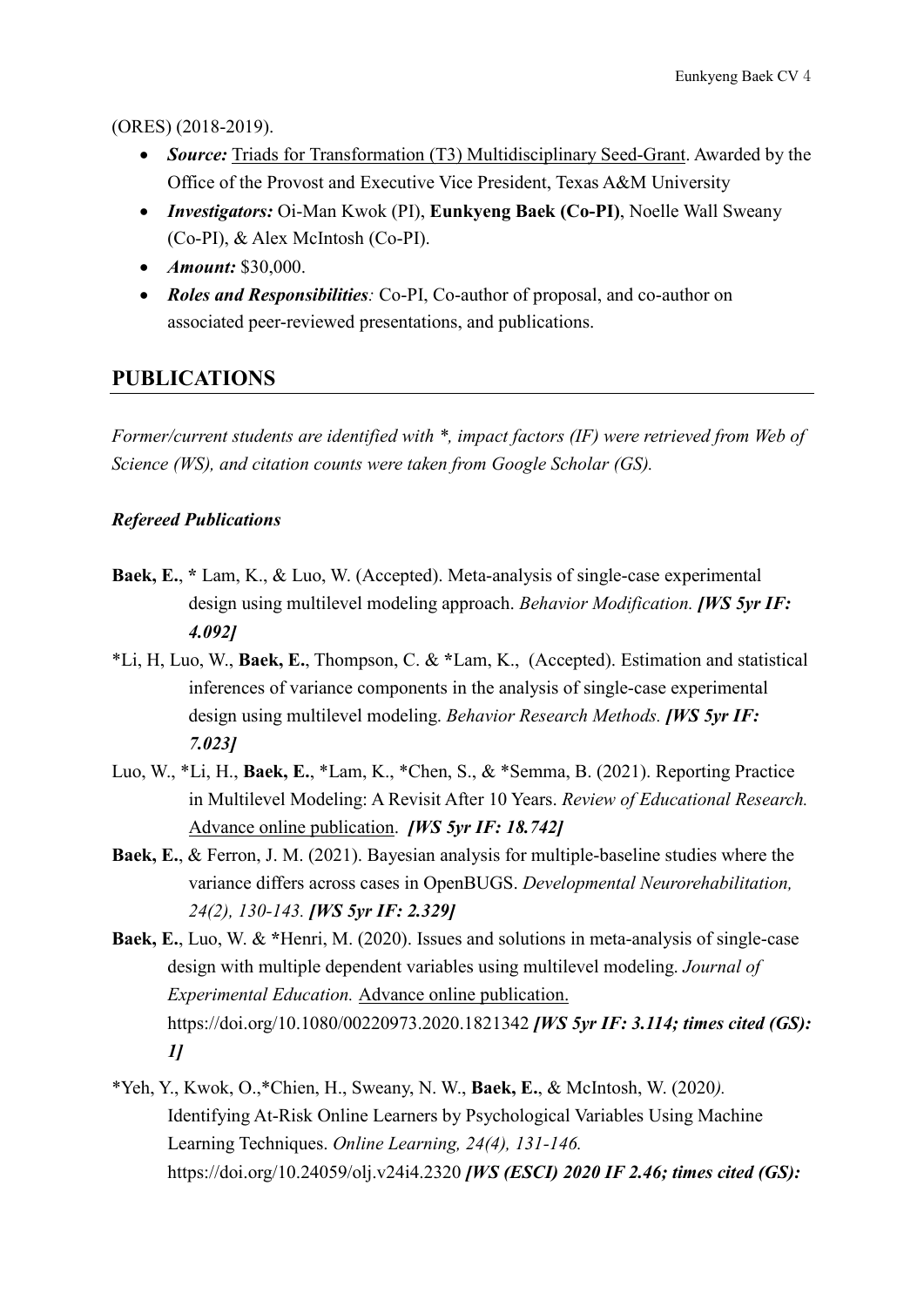*1]*

- **Baek, E.**, & Ferron, J. M. (2020). Modeling heterogeneity of the level-1 Error covariance matrix in multilevel models for single-case data using Bayesian estimation. *Methodology, 16, 166-185. [WS 5yr IF: 2.370; times cited (GS): 3]*
- **Baek, E**., W., Beretvas, T., Van den Noortgate, & Ferron, J. (2020). Brief research report: REML versus Bayesian estimation with noninformative priors in multilevel models of multiple-baseline data. *Journal of Experimental Education, 88, 698-710. [WS 5yr IF: 3.114; times cited (GS): 11]*
- \*Yeh, Y., Kwok, O.,\*Chien, H., Sweany, N. W., **Baek, E.**, & McIntosh, W. (2019*).* How college students' achievement goal orientations predict their expected online learning outcome: The mediation roles of self-regulated learning strategies and supportive online learning behaviors. *Online Learning, 23, 23-41. [WS (ESCI) 2020 IF 2.46; times cited (GS): 25]*
- Petit-Bois, M., **Baek, E.**, Van den Noortgate, W., Beretvas, T., & Ferron, J. (2016). The consequences of modeling autocorrelation when synthesizing single-case studies using a three level model. *Behavior Research Methods, 48, 803-812. [WS 5yr IF: 7.023; times cited (GS): 23]*
- **Baek, E.**, Petit-Bois, M., Van den Noortgate, W., Beretvas, T., & Ferron, J. (2016). Using visual analysis to evaluate and refine multilevel models of single-case studies. *Journal of Special Education*, *50,* 18-26. *[WS 5yr IF: 4.096; times cited (GS): 18]*
- **Baek, E.**, Moeyaert, M., Petit-Bois, M., Beretvas, T., Van den Noortgate, W., & Ferron, J. (2014). The use of multilevel analysis for integrating single-case experimental design results within a study and across studies. *Neuropsychological Rehabilitation, 24,* 590-606. *[WS 5yr IF: 3.185; times cited (GS): 37]*
- **Baek, E.**, & Ferron, J. M. (2013). Multilevel Models for Multiple-Baseline Data: Modeling Across Participant Variation in Autocorrelation and Residual Variance*. Behavior Research Methods. 45,* 65-74. *[WS 5yr IF: 7.023; times cited (GS): 44]*
- Chatters, S., **Baek, E.**, & Rodríguez-Campos, L. (2010). Program management in secondary schools: A collaborative metaevaluation. *The International Journal of Knowledge, Culture, and Change Management, 10*, 22-35. *[WS IF not available, SJR: 0.105]*

### *Book chapters and conference proceedings*

Kwok, O., **\***Yeh, Y., **\***Chien, H., Sweany, N. W., **Baek, E.**, & McIntosh, W. (March, 2019*). Finding the At-Risk Online Learners: Development of the Online REadiness Screener (ORES).* The Companion Proceedings of the 9th International Conference on Learning Analytics and Knowledge (LAK19) (pp.159-160). New York, NY: ACM.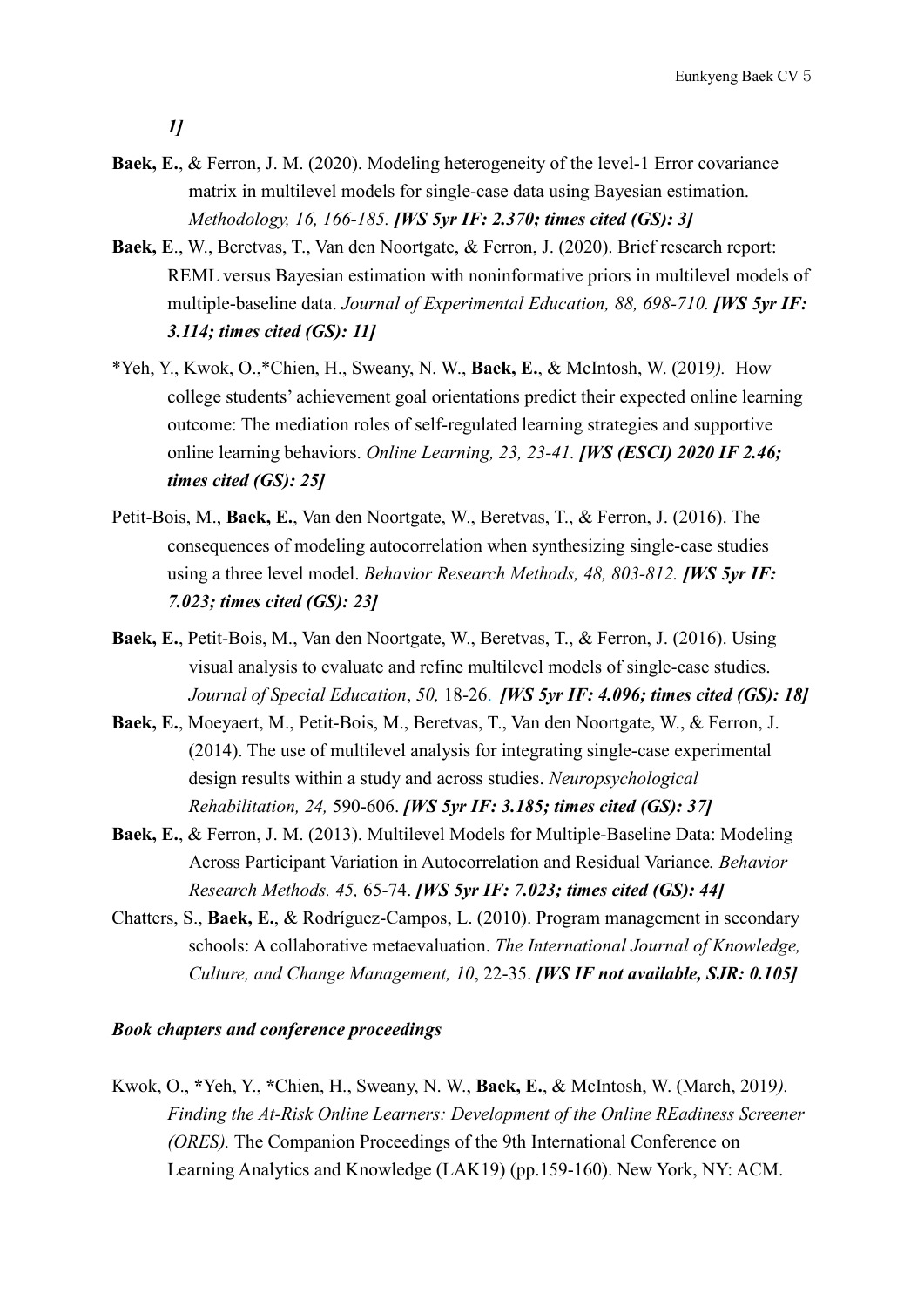*[https://www.solaresearch.org/wp-](https://www.solaresearch.org/wp-content/uploads/2019/08/LAK19_Companion_Proceedings.pdf)*

*[content/uploads/2019/08/LAK19\\_Companion\\_Proceedings.pdf](https://www.solaresearch.org/wp-content/uploads/2019/08/LAK19_Companion_Proceedings.pdf) [2019 Google H5 index for International Conference on Learning Analytics and Knowledge: 36; Ranked 6th in "Educational Technology" based on Google Scholar Metrics]* 

**Baek, E.**, & Chatter, S. (2015). Using a Collaborative Approach in the Evaluation of a graduate Program. In Rodríguez-Campos, L. (Eds.), *Collaborative Evaluation in Practice: Insights from Business, Education and Nonprofit.* Scottsdale, AZ: Information Age Publishing.

#### *Evaluative and Technical Reports*

- Rodríguez-Campos, L., **Baek, E.**, Owens, C., & Walker, C. (2011). *Recognizing Extraordinary Accomplishments of Children (REACH): Quarterly Performance Report\_ May 2011.* Florida, USA: University of South Florida, Grant's Principal Investigator.
- Rodríguez-Campos, L., **Baek, E.**, Owens, C., & Walker, C. (2010). *Recognizing Extraordinary Accomplishments of Children (REACH): Quarterly Performance Report\_ November 2010.* Florida, USA: University of South Florida, Grant's Principal Investigator.
- Rodríguez-Campos, L., **Baek, E.**, Owens, C., & Walker, C. (2010). *Recognizing Extraordinary Accomplishments of Children (REACH): Quarterly Performance Report\_ May 2010.* Florida, USA:University of South Florida, Grant's Principal Investigator.
- Rodríguez-Campos, L., **Baek, E.**, Bradshaw, W., Chatters, S. Lake, J., Lewis, J. Mahowski, J., Pham, T., & Sibley, C. (2010). *Metaevaluation of Commissioned Reports*. Florida, USA: Metaevaluation client (client requested confidentiality).

#### *Non-Refereed Publications*

- **Baek, E.**, & Chatters, S. (June, 2011). AEA365: Improving the dynamics of metaevaluation teams. *American Evaluation Association Website, 6,* 20. Retrieved from http://aea365.org/blog/?p=3769.
- **Baek, E.**, & Chatters, S. (May, 2011). AEA365: Risks in Internal Evaluation. *American Evaluation Association Website, 5,* 24. Retrieved from http://aea365.org/blog/?p=3518.

#### *Manuscripts Uunder Peer-Review*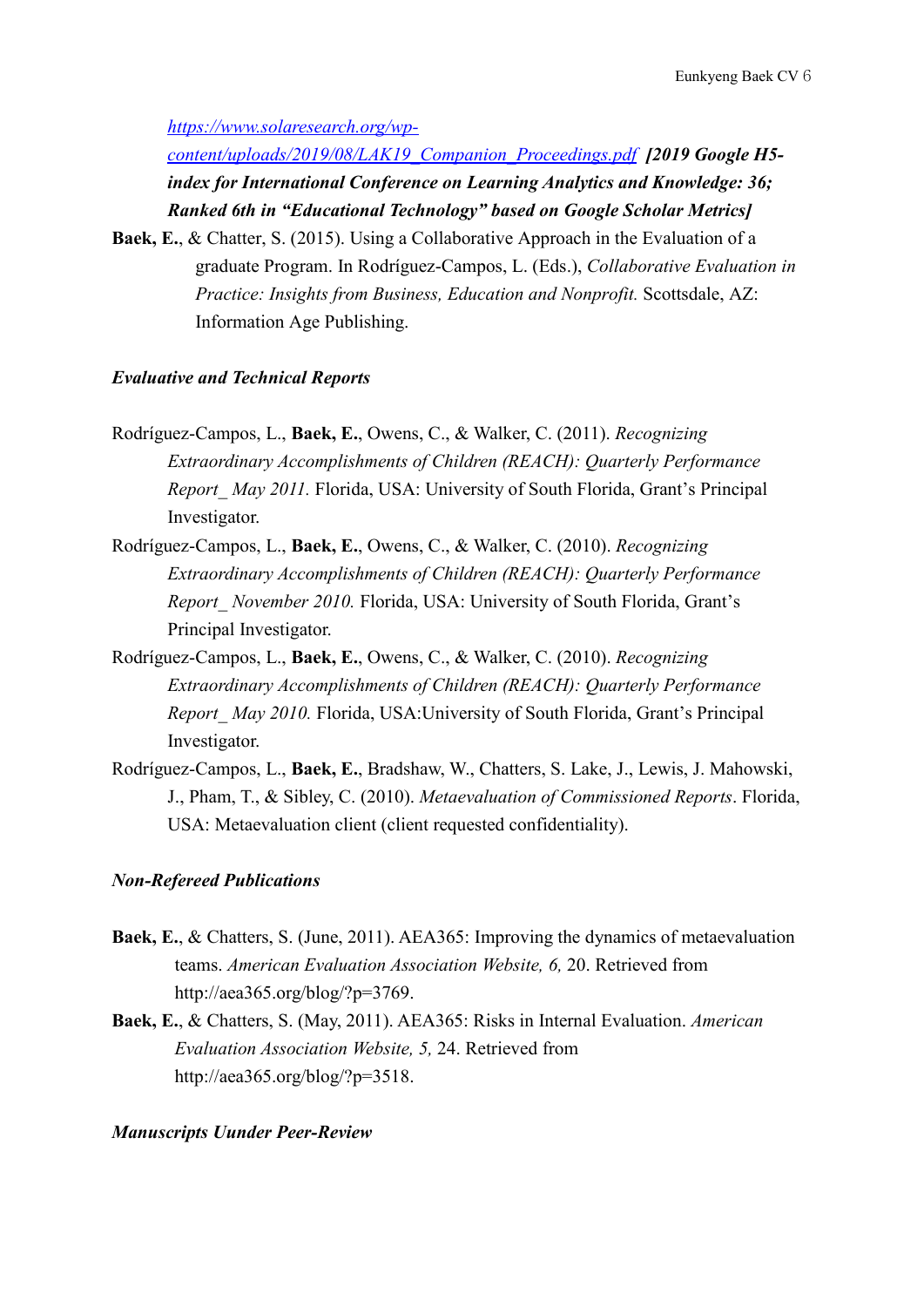- **Baek, E.**, Luo, W. (under review). Modeling between-outcomes variation in level-1 error covariance matrix in meta-analysis of single-case design using mutilevel modeling. *Behavior Research Methods.*
- Luo, W., **Baek, E.**, & **\***Li, H. (under review). Methodology for Multilevel Modeling in Educational Research : Concepts and Applications. In Khine, M., *Transparency and replicability of multilevel modeling applications: A guideline for improved reporting practices.* Singapore: Springer Nature
- **\***Wattanawongwan, S., Ganz, J. B., Hong, E. R., Dunn, C., \*Yllades, V., Pierson, L., **Baek, E.** & Foster, M. (**Revision submitted**). Interventions for Improving Social-Communication Skills for Adolescents and Adults with ASD: A Meta-Analysis. *Journal of Autism and Developmental Disorders.*
- **\***Campbell, A., Burk, M., Thompson, J., **\***Semma, B., & **Baek, E.** (**Revision submitted**). Social-Emotional and Behavior Support for Disadvantaged African-American Learners Grades 1-2 At-Risk for Emotional and Behavioral Problems. *School Psychology.*
- \*Yllades, V., Ganz, J. B., **\***Wattanawongwan, S., Dunn, C., **Baek, E.** & Foster, M. (under review). Using Telepractice to Improve Communication and Behavioral Skills for Individuals with ASD and ID: A Meta-Analytic Review. *Journal of Autism and Developmental Disorders.*

#### *Manuscripts in Progress*

- \*Li, H., Luo, W., **Baek, E.**, & Thompson, C. (In progress). Multilevel modeling in singlecase studies with zero-inflated count data.
- **Baek, E.**, **\***Semma, B., **\***Altinsoy, F., **\***Ji, Y., **\***Lam, K., Luo, W., & Thompson, C. (In progress). A systematic review of meta-analyzing single-case data using multilevel modeling.
- Thompson, C., **\***Semma, B., & **Baek, E.** (In progress). A data-driven prior distribution for between-studies heterogeneity in meta-analysis. *Statistics & Probability Letters*
- Wang, Y., **Baek, E.**, & Ferron, J. M. (In progress). Evaluation of a latent growth modeling approach to estimating intervention effects in interrupted time series data with small samples.

### **CONFERENCE PRESENTATIONS** *(Former/current students are marked with \*)*

**\***Li, H., Luo, W., **\***Lam, K., **Baek, E.,** & Thompson, C.(April, 2021). *Multilevel modeling in single case studies with count data.* Poster presented at the Annual Meeting of the American Educational Research Association (Virtual).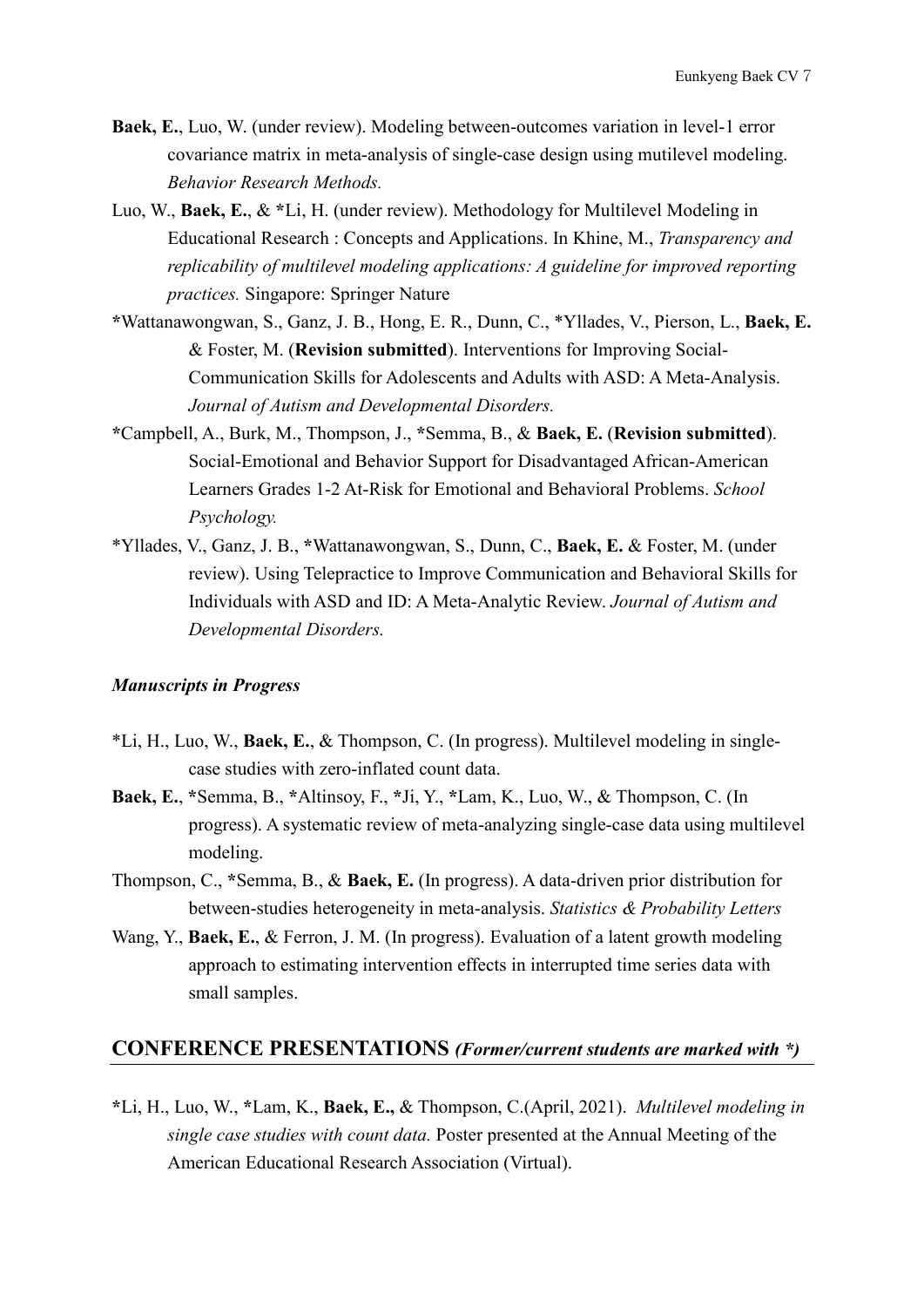- **\***Li, H., **\***Lam, K., Luo, W., **Baek, E.,** & Thompson, C.(June, 2020). *Innovated Methods to Improving Performance of Multilevel Modeling for Variance Components in the Analysis of SCED.* Paper presented at the Annual Meeting of the Modern Modeling Methods, Storrs, CT (Conference Canceled due to Covid-19).
- **\***Li, H., **\***Lam, K., Luo, W., **Baek, E.,** & Thompson, C, & **\***Majzun, A.(April, 2020). *Performance of Multilevel Modeling and Power of Tests for Variance Components in the Analysis of Single-Case Experimental Designs.* Poster presented at the Annual Meeting of the American Educational Research Association, San Francisco, CA. [http://tinyurl.com/y29c9tl3](https://urldefense.com/v3/__http:/tinyurl.com/y29c9tl3__;!!KwNVnqRv!XHXpFvqdFYcKyxsuy_ynmSB61JX6IwD9iSN1_8iKMvrtLFvmVf1iP5vlqSDgt4Q$) (Conference Canceled due to Covid-19)
- **\***Yeh, Y., Kwok, O., **\***Chien, H., Sweany, N. W., **Baek, E.,** & McIntosh, A. (April, 2020). *Achievement Goals Predict Online Academic Expectations Through Self-Regulated Learning Strategies and Supportive Online Learning Behaviors.* Roundtable session at the Annual Meeting of the American Educational Research Association, San Francisco, CA <http://tinyurl.com/ruw93hx> (Conference Canceled due to Covid-19)
- Ganz, J., Machalicek, W., Maggin, D., Vannest, K., & **Baek, E.** (Feb, 2020). *Establishing evidence-based practices in single-case research via the use of meta-analysis.* Panel at the Council for Exceptional Children (CEC), Portland, OR.
- **Baek, E., \***Henri, M., & Luo, W. (April, 2019). *Meta-analysis of Single-Case Design using Multilevel modeling: Modeling Between-outcomes Variation in Autocorrelation.*  Poster presented at the Annual Meeting of the American Educational Research Association, Toronto, Canada.
- **Baek, E., \***Semma, B., **\***Altinsoy, F., **\***Ji, Y., **\***Lam, K., Luo, W., & Thompson, C. (April, 2019). *A systematic review of meta-analyzing single-case data using multilevel modeling*. Poster presented at the Annual Meeting of the American Educational Research Association, Toronto, Canada.
- Kwok, O., **\***Yeh, Y., **\***Chien, H., Sweany, N. W., **Baek, E.,** & McIntosh, A. (April, 2019). *Understanding online learners: The development of the Online-Learning REadiness Scale (ORES)*. Paper presented at the 1st President's Excellence Fund Symposium, College Station, TX.
- **Baek, E.,** Cao, & Chunhua (May, 2016). *Using multi-membership multilevel VAM.* Paper presented at the Annual Meeting of the Modern Modeling Methods, Storrs, CT.
- **Baek, E.,** Cao, Chunhua, & Wright, Heather. (November, 2015). *Using PROC GLIMMIX to improve a school district's Early Warning System by identifying students at risk of dropping out.* Paper presented at the Annual Meeting of the Florida Educational Research Association, Cocoa Beach, FL.
- **Baek, E.,** & Ferron, J. M. (April, 2015). *The impact of modeling and not modeling betweencase variation in the level-1 error structure on the multilevel modeling in single-case studies: A Monte Carlo study.* Poster presented at the Annual Meeting of the American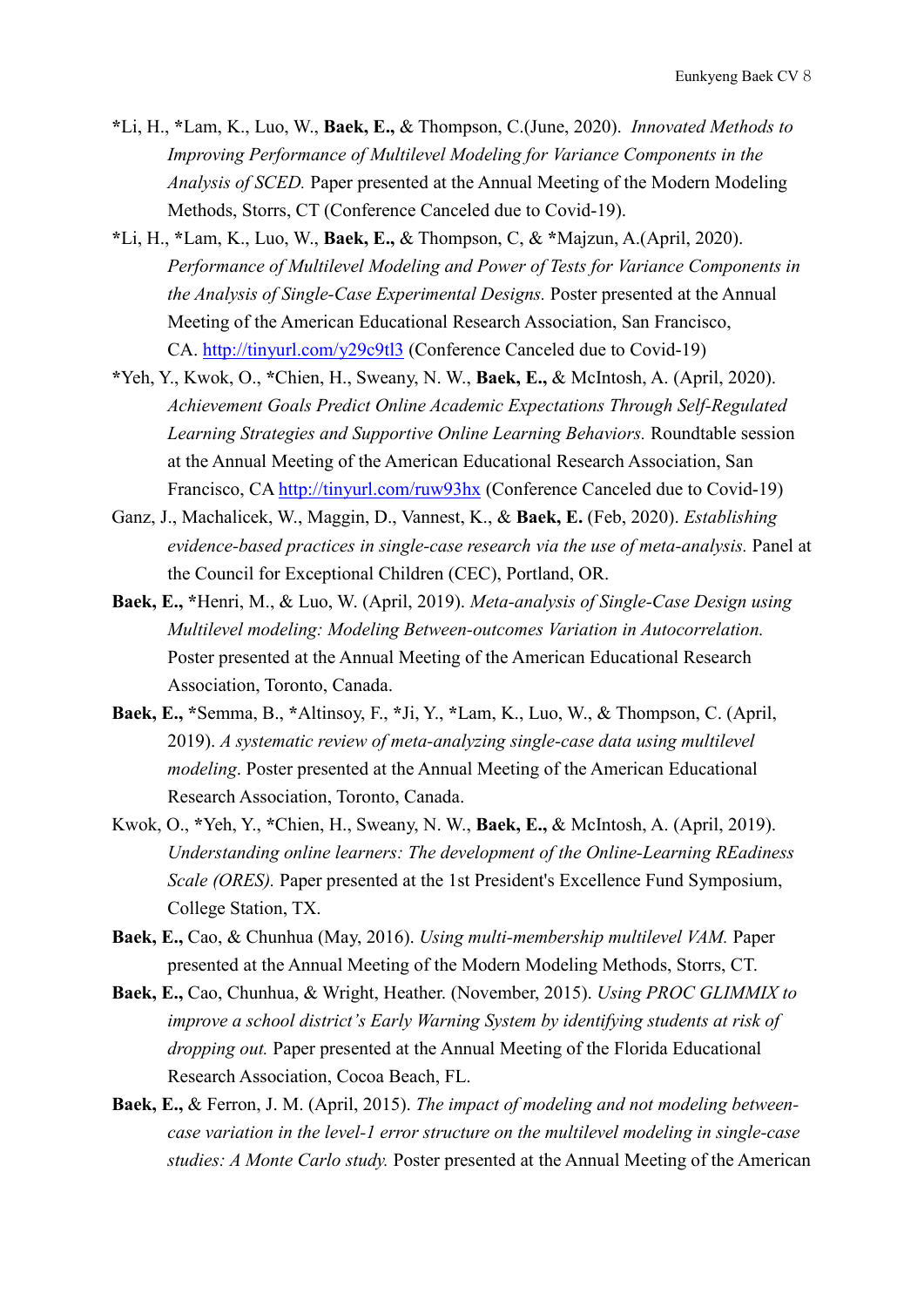Educational Research Association, Chicago, IL.

- **Baek, E.,** Petit-Bois, M., & Ferron, J. M. (November, 2014). *The Interplay Between Visual Analysis and Multilevel Models in the Synthesis of Single-Case Data.* Paper presented at the Annual Meeting of the Florida Educational Research Association, Cocoa Beach, FL.
- **Baek, E.,** Petit-Bois, M., & Ferron, J. M. (April, 2014). *A comparison of Bayesian restricted maximum likelihood approach in multilevel models for single-case data.* Poster presented at the Annual Meeting of the American Educational Research Association. Philadelphia, PA.
- Petit-Bois, M., **Baek, E.,** Nguyen, D., & Ferron, J. M. (April, 2014). *The robustness of multilevel models in single-case studies: Non-normal errors and misspecification of the error covariance structure.* Poster presented at the Annual Meeting of the American Educational Research Association. Philadelphia, PA.
- **Baek, E.,** Petit-Bois, M., & Ferron, J. M. (April, 2013). *A feasible way to vary level-1 error structure across participants in multilevel models for single-case data.* Poster presented at the Annual Meeting of the American Educational Research Association. San Francisco, CA.
- Petit-Bois, M., **Baek, E.,** & Ferron, J. M. (April, 2013). *The effect of error structure specification on the meta-analysis of single-case studies: A Monte Carlo study.* Poster presented at the Annual Meeting of the American Educational Research Association. San Francisco, CA.
- Pham, T., Petit-Bois, M., **Baek, E.,** & Kromrey, J. D. (April, 2013). *A simulation study of accuracy and precision in estimation of effect size for mediation analysis.* Paper presented at the Annual Meeting of the American Educational Research Association. San Francisco, CA.
- Shaunessy, E., Evans, L., Homan, S., Ferron, J., Lindo, M., Cao, C., & **Baek, E.** (April, 2013). *Gains in reading comprehension and attitudes toward reading among gifted and general education students in title I schools.* Paper presented at the Annual Meeting of the American Educational Research Association. San Francisco, CA.
- Ferron, J., Van den Noortgate, W., Beretvas, T., Moeyaert, M., Ugille, M., Petit-Bois, M.,& **Baek, E.** (March, 2013). *Synthesis of single-case experimental data: A comparison of alternative multilevel approaches.* Society for Research on Educational Effectiveness, Washington, D.C.
- **Baek, E.,** Petit-Bois, M., & Ferron, J. M. (April, 2012). *Effects of error structure specification on the meta-analysis of single-case studies of reading fluency interventions.* Paper presented at the annual meeting of the American Educational Research Association, Vancouver, Canada.

Petit-Bois, M., **Baek, E.,** & Ferron, J. M. (April, 2012). *Consequences of misspecification of*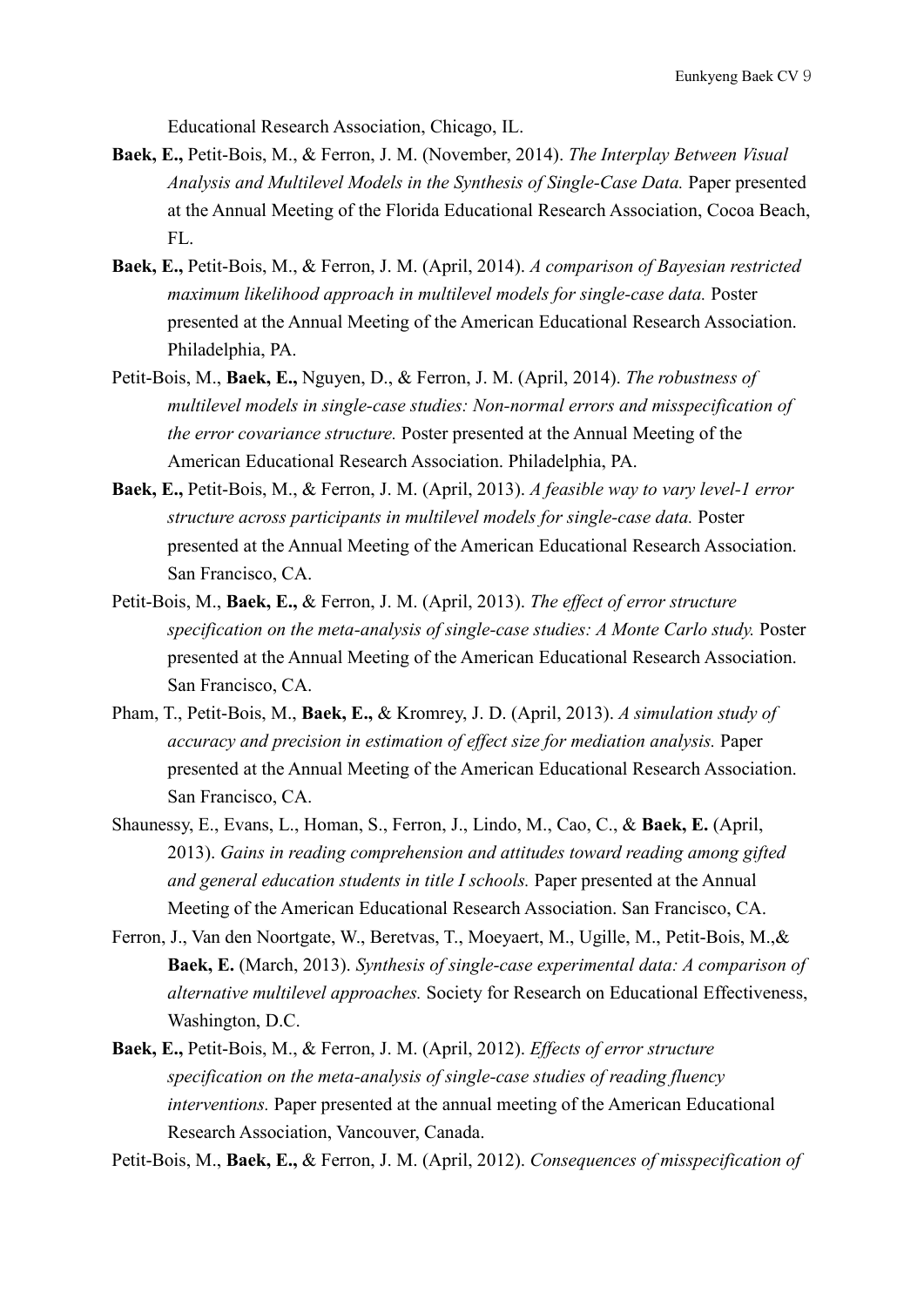*growth trajectories when meta-analyzing single-case data using a three-level model.* Paper presented at the annual meeting of the American Educational Research Association, Vancouver, Canada.

- **Baek, E.,** Petit-Bois, M., Pham, T., & Kromrey, J. D. (February, 2012). *Estimates of Effect Size Confidence Intervals for Mediation Analysis: An Empirical Investigation of Accuracy and Precision.* Paper presented at the annual meeting of the Eastern Educational Research Association, Hilton Head, SC.
- Petit-Bois, M., & Pham, T., **Baek, E.,** & Kromrey, J. D. (April, 2012). *A SAS® macro for computing point estimates and confidence Intervals of effect sizes associated with mediation Analysis.* Paper presented at the SAS global forum 2012, Orlando, FL.
- Pham, T., & **Baek, E.** (November, 2011). *The effect of LID on measurement implications, an empirical examination.* Paper presented at the annual meeting of the Florida Educational Research Association, Orlando, FL.
- Pham, T., **Baek, E.,** Petit-Bois, M., & Kromrey, J. D. (October, 2011). *CI\_MEDIATE: A SAS® macro for computing point and interval estimates of effect Sizes associated with mediation analysis*. Paper presented at the annual meeting of the Southeast SAS Users Group, Alexandria, VA.
- **Baek, E.,** & Chatters, S. (November, 2011). *Developing and sharpening the tools in your toolbox: Strategies for creating tools to be used in a collaborative evaluation.* Paper presented at the annual conference of the American Evaluation Association, Anaheim, CA.
- Chatters, S. & **Baek, E.** (November, 2011). *There is no 'I' in team: Understanding roles and dynamics in metaevaluation team.* Paper presented at the annual conference of the American Evaluation Association, Anaheim, CA.
- Ferron, J. M., & **Baek, E.** (April,2011). *Multilevel models for multiple-baseline data: Modeling between-case variation in autocorrelation.* Paper presented at the annual meeting of the American Educational Research Association, New Orleans, LA.
- Dennis, D.V., Kroeger, D.C., Welsh, J., Brummer, R.C., & **Baek, E.** (April, 2011). *Retaining failed policies: A longitudinal study of Florida's mandatory third-grade retention.*  Paper presented at the annual meeting of the American Educational Research Association, New Orleans, LA.
- Shaunessy, E., Dedrick, R., Bellara, A., Walker, C., **Baek, E.,** & Stewart, S. (April, 2011). *Review of instruments for student evaluations of distance education instruction.* Paper presented at the annual meeting of the American Educational Research Association, New Orleans, LA.
- Dennis, D.V., Kroeger, D.C., Welsh, J., Brummer, R.C., & **Baek, E.** (November, 2010). *Pre and Post: A view of florida's third grade retention policy.* Paper in symposium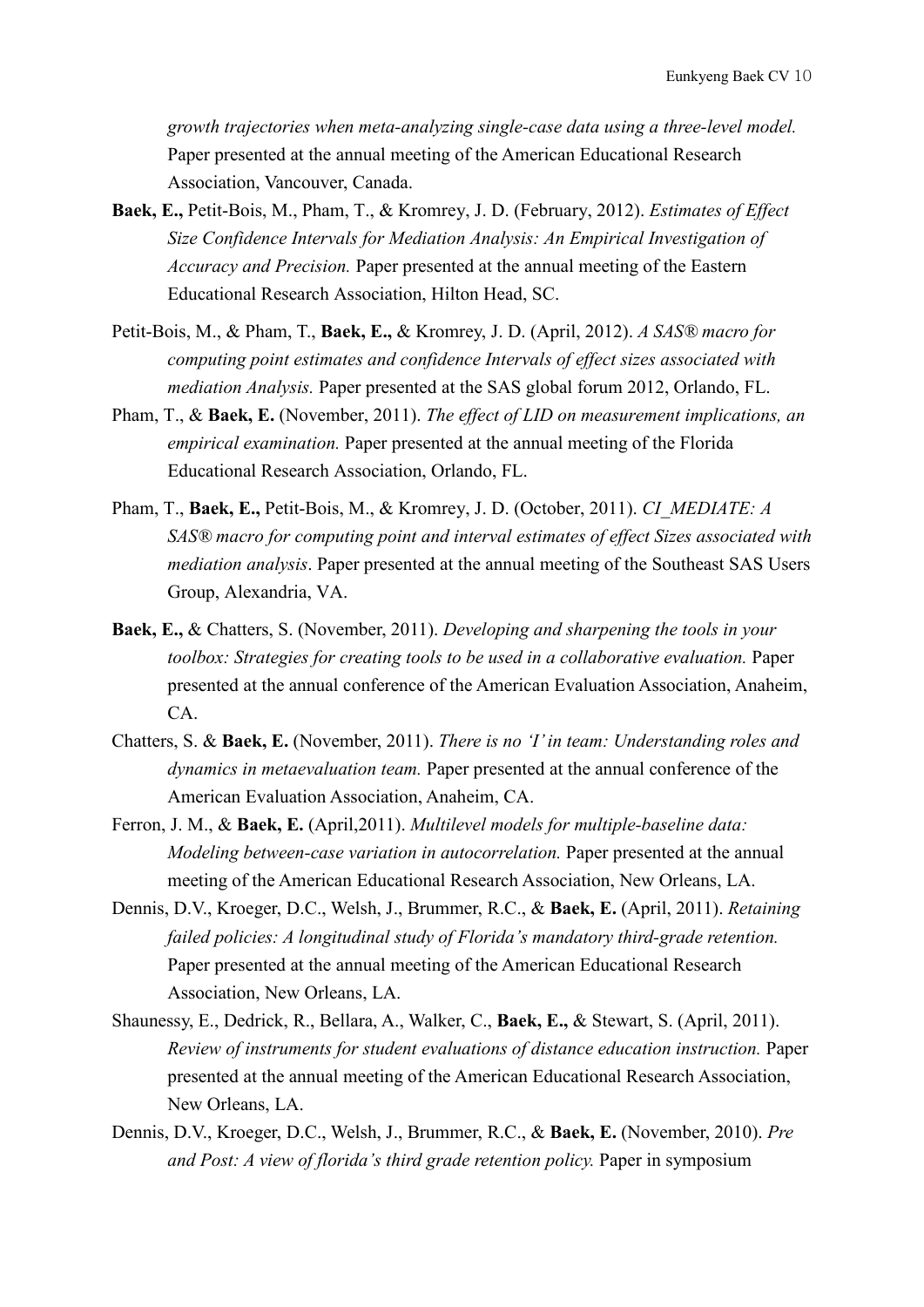presented at the annual meeting of the Florida Educational Research Association, Orlando, FL.

- Shaunessy, E., Dedrick, R., Bellara, A., Walker, C., **Baek, E.,** & Stewart, S. (November, 2010). *A psychometric review of instruments for student evaluations of distance education instruction*. Paper presented at the annual meeting of the Florida Educational Research Association, Orlando, FL.
- Chatters, S., **Baek, E.,** Pham, T., & Hunter, Y. (November, 2010). *Evaluation goes to college: The collaborative evaluation of a graduate program*. Paper presented at the annual conference of the American Evaluation Association, San Antonio, TX.
- **Baek, E.,** Rodríguez-Campos, L. & Chatters, S. (July, 2010). *Program management in secondary schools: A collaborative metaevaluation*. Paper presented at the International Conference on Knowledge, Culture and Change in Organizations. Toronto, Canada.

# **TEACHING EXPERIENCE**

### **College Teaching**

### *Texas A&M University ( 5 graduate courses : 2 face to face, 3 online)*

- Statistical Analysis in Educational Research I (EPSY640: Graduate, *face to face*) o Semesters: Fall 2016, Fall 2017, Fall 2018, Fall 2019
- Statistical Analysis in Educational Research II (EPSY641: Graduate, *face to face)*
	- o Semesters: Spring 2017, Spring 2018, Spring 2019, Spring 2020, Fall 2020, Spring 2021
- Survey Instrument Development (EPSY656: Graduate, *online*)
	- o Semesters: Fall 2016, Spring 2017, Fall 2017, Spring 2021
- Measurement & Evaluation in Education (EPSY622: Graduate, *online*)
	- o Semesters: Fall 2016, Spring 2017
- Survey Research Methods (EPSY690: Graduate, *online*)
	- o Semesters: Fall 2016

### *University of South Florida (co-teaching 4 graduate courses, face to face)*

- Statistical Analysis for Educational Research III (Graduate)
	- o Semesters: Fall 2013
- Statistical Analysis for Educational Research I (Graduate)
	- o Semesters: Fall 2012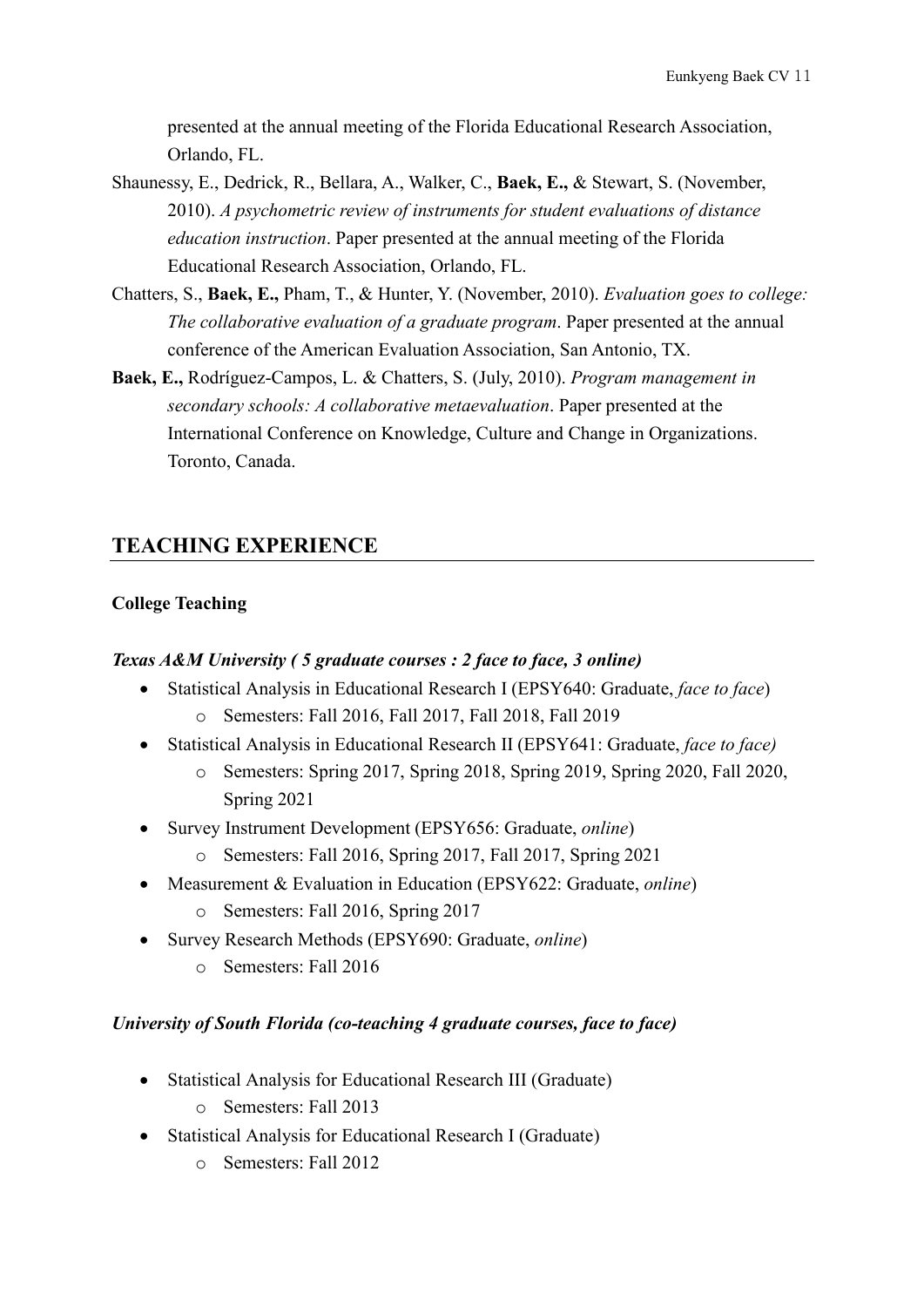- Analysis for Single-Case Experiments (Graduate)
	- o Semesters: Summer 2012
- Applied Multilevel Model in Education (Graduate)
	- o Semesters: Spring 2012

### **Course Development (Texas A&M University)**

### 2016 **Survey Instrument Development** (EPSY656: *Online* Graduate)

• Develope as a graduate online-course

### **Major Revision (Texas A&M University)**

- 2016 **Experimental Design in Education I** (EPSY640: Graduate)
	- Revise contents of the course and utilize a software STATA
- 2017 **Experimental Design in Education II** (EPSY641: Graduate)
	- Revise contents of the course and utilize a software STATA

#### **Doctoral Advisor and Dissertation Chair** [\* signifies my role as Co-Chair]

- Lam Hap Kwok, *in progress*
- Fatma Altinsoy\*, *in progress*
- Haoran Li\*, *in progress*

#### **Doctoral Committee Member (Serve as a methodological consultant)**

- Eun Hye Ko, *in progress*
- Cynthia Lang, *in progress*
- Emily Jimenez, *in progress*
- Xuan Zhou, *in progress*
- Tyler Evans, *in progress*
- Megan Kresse, *in progress*
- Shweta Kailani, *in progress*
- Sanikan Wattanawongwan, *graduated*
- Aaron Campbell, *graduated*
- Yi-Fan Li, *graduated*
- Valeria Yllades, *graduated*
- Mary E. Lockhart, *graduated*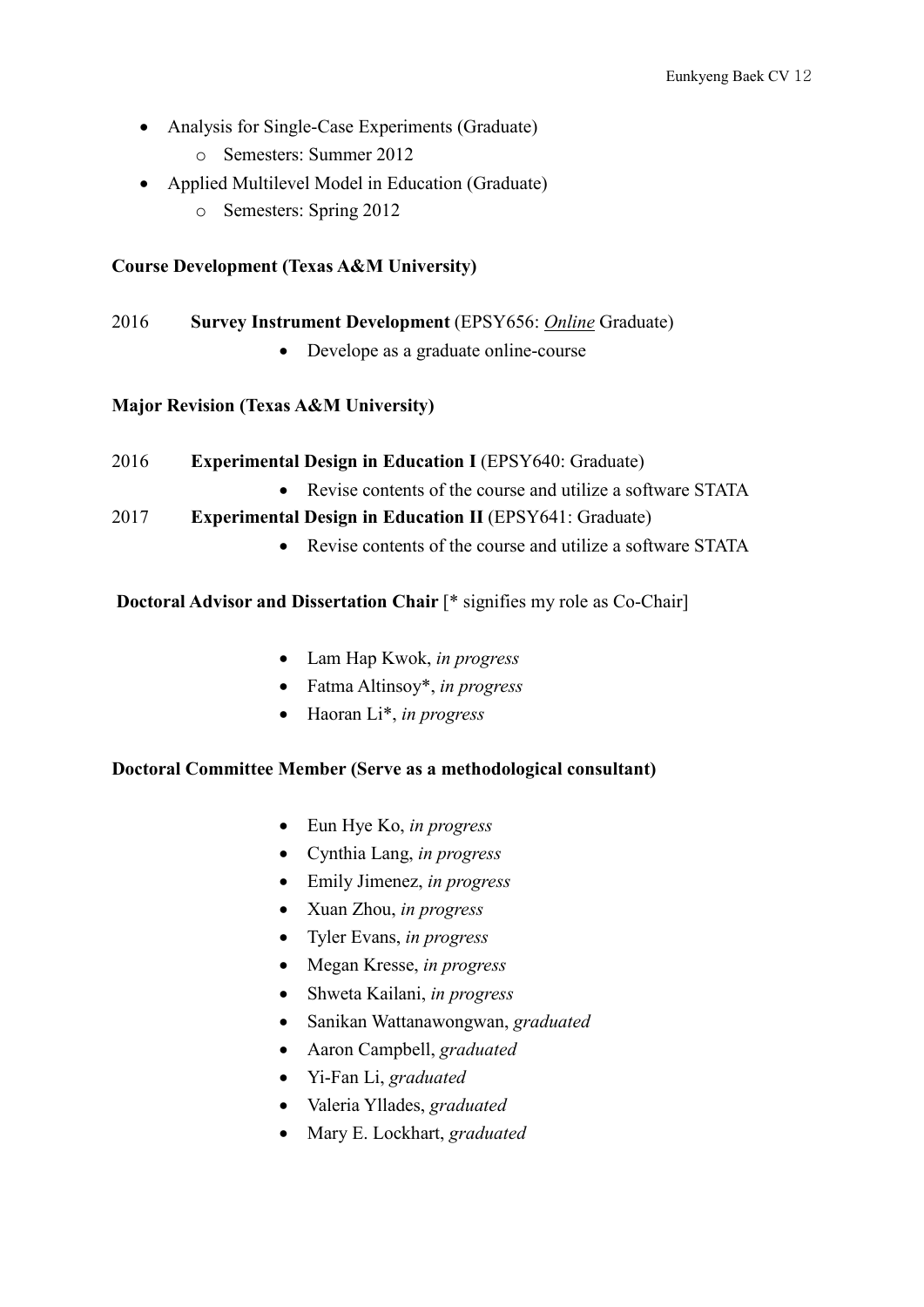#### **Master Committee Member**

- Rana Hussein, *Graduate*
- Jian-Siang Wang, *Graduate*

### **Awards Received by Doctoral Advisees**

2020 Lam Hap Kwok, **Lechner Scholarship,** Texas A&M University.

### **HONORS AND AWARDS**

| 2010-11 | • University Graduate Student Enhancement (Top-up fund) Award |
|---------|---------------------------------------------------------------|
|         | University of South Florida, Graduate School                  |
| 2009-10 | • University Graduate Fellowship (UGF) Award                  |
|         | University of South Florida, Graduate School                  |
| 2005    | • Scholarship for Outstanding Graduate Student                |
|         | Graduate School of Korea University, Seoul, Korea             |
| 2002    | • Scholarship for Outstanding Undergraduate Student           |
|         | Sungshin Women's University, Seoul, Korea                     |

# **SERVICES**

# **Texas A&M University**

| $2019$ -present | Co-Director for Educational Research and Evaluation Laboratory (EREL) |
|-----------------|-----------------------------------------------------------------------|
| 2016-2017       | Incoming advisor for MERIT students                                   |

# **University of South Florida**

| 2011-2015 |        | Consultant Consulting Office for Research in Education (CORE) |
|-----------|--------|---------------------------------------------------------------|
| 2011      | Member | Department Search Committee, Assistant Professor,             |
|           |        | Measurement and Research                                      |
| 2009-2015 | Member | Center for Research, Evaluation, Assessment and Measurement   |
|           |        | (CREAM)                                                       |

### **Journal Editor**